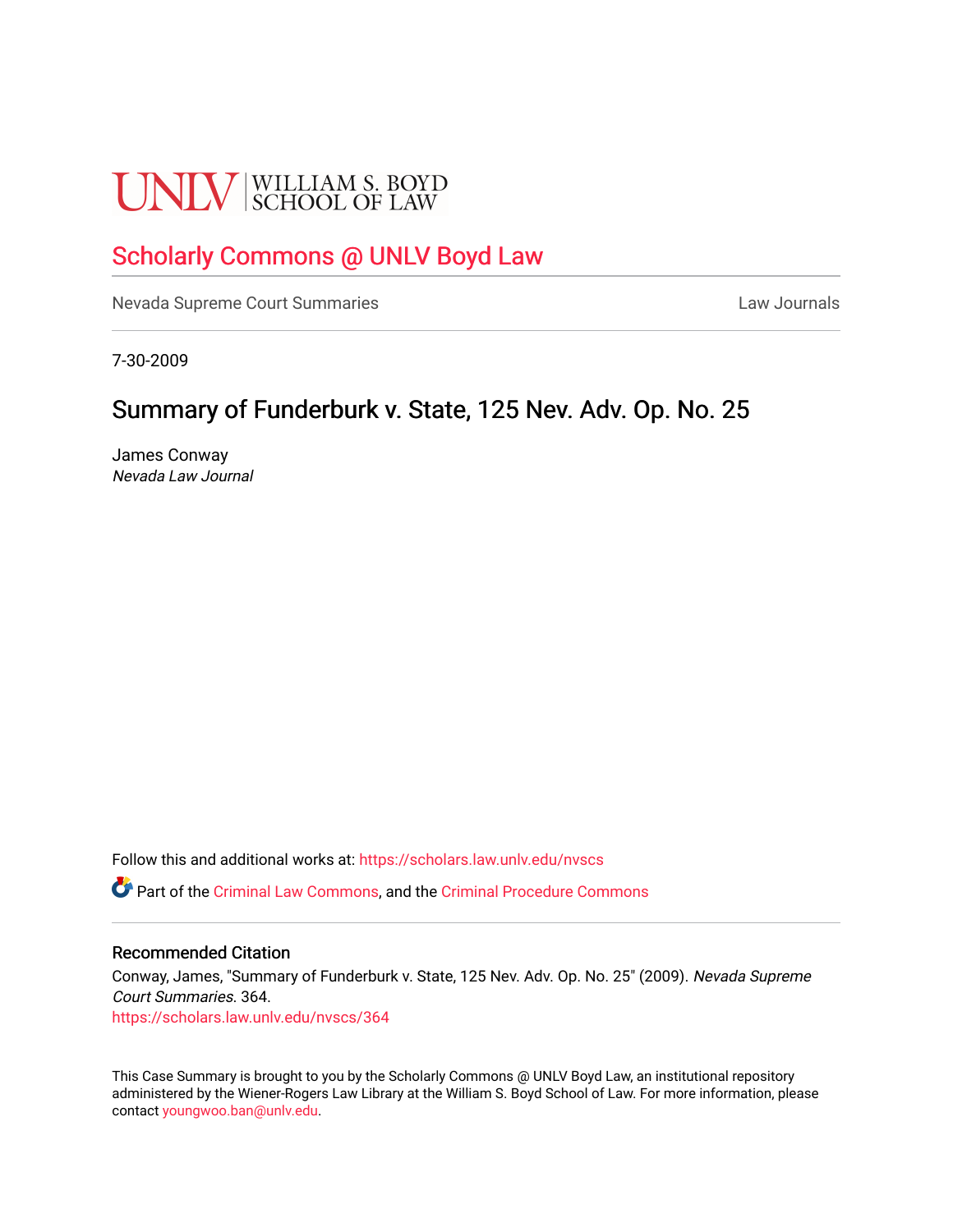## *Funderburk v. State***, 125 Nev. [A](#page-1-0)dv. Op. No. 25 (July 30, 2009)[1](#page-1-0)**

### **CRIMINAL LAW – DEADLY WEAPON ENHANCEMENT**

#### **Summary**

 Appeal from a judgment of conviction, upon a jury verdict, of two counts of burglary while in possession of a deadly weapon, two counts of conspiracy to commit robbery, and four counts of robbery with use of a deadly weapon.

#### **Disposition/Outcome**

Affirmed the judgment of conviction.

#### **Factual/Procedural Background**

 On December 20, 2005, Samaja Funderburk and his co-assailant, Tucker Allen, robbed a Burger King wearing hooded sweatshirts and masks over their faces. At least one of the men was carrying a gun which was later determined to be a BB gun. On December 30, 2005, Funderburk and Allen, again dressed in heavy winter clothing and ski masks, entered a McDonald's with a BB gun. Allen pointed the gun at the employees and said, "You know what this is." After Funderburk and Allen emptied the registers and the safe, they left the establishment. The police were waiting outside and took both men into custody.

 Funderburk and Allen were subsequently tried. On the final day of trial, the district court instructed the jury on Funderburk's robbery-with-the-use-of-a-deadly-weapon and burglarywhile-in-possession-of-a-deadly-weapon charges. Jury Instruction No. 10 addressed the definition of a deadly weapon under the robbery and burglary charges. The jury was instructed that, under NRS 202.265(5)(b), a "firearm" includes "Any device from which a metallic projectile, including any ball bearing or pellet, may be expelled by means of spring, gas, air or other force."

The jury convicted Funderburk of various charges, including two counts of burglary while in possession of a deadly weapon under NRS 205.060(4). Funderburk challenges the deadly weapon element of his burglary-while-in-possession-of-a-deadly-weapon convictions.

#### **Discussion**

 Funderburk contended that the district court erred by applying one of NRS 193.165(6)'s definitions of "deadly weapon" to his burglary-while-in-possession-of-a-deadly-weapon charges.<sup>[2](#page-1-1)</sup> Specifically, Funderburk claimed that applying NRS 193.165(6)'s definitions to his

<span id="page-1-0"></span><sup>&</sup>lt;sup>1</sup> By James Conway

<span id="page-1-1"></span><sup>&</sup>lt;sup>2</sup> NEV. REV. STAT. § 193.165(6) states that a "deadly weapon" is "(a) Any instrument which, if used in the ordinary manner contemplated by its design and construction, will or is likely to cause substantial bodily harm or death; (b) Any weapon, device, instrument, material or substance which, under the circumstances in which it is used,